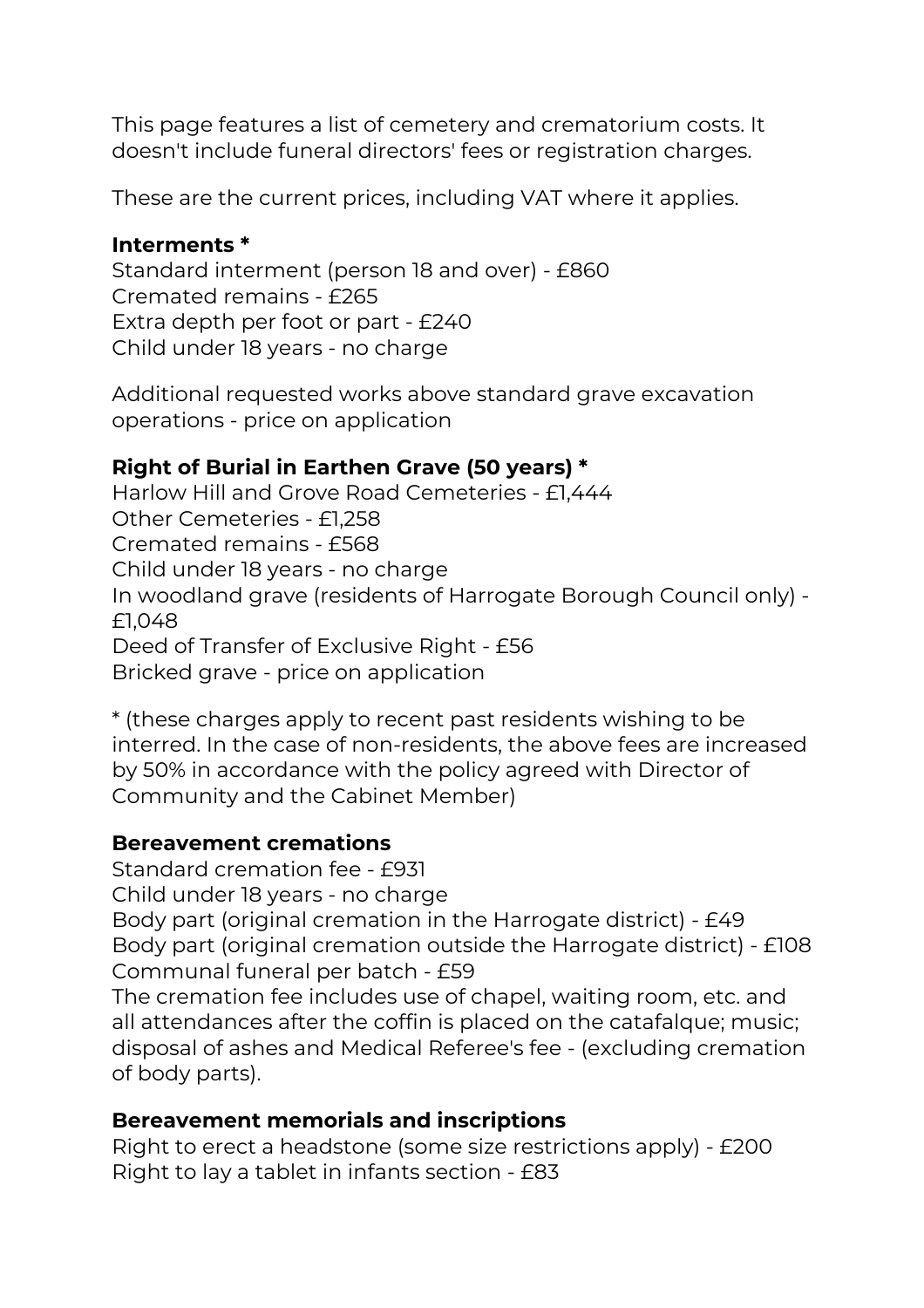Right to place a Vase/Tablet up to 250mm - £134

Purchase a concrete shoe - £46

Additional inscription - £89

Memorial seat (inclusive of bronze plaque for 12 year period) - price on application

Memorial seat renewal (retaining existing seat/plaque/base for 12 year period) - £229

Memorial seat renewal (with new seat/plaque for 12 year period) price on application

Bronze plaque on kerb (for 12 year period) - £452

Renewal plaque on kerb (for further 12 year period) - £229

Replacement plaque on kerb (for remainder of existing period) - £219

Memorial tree renewal (retaining existing plaque for 12 year period) - £342

Memorial tree renewal (including new block/plaque for 12 year period) - £696

Additional tree plaque (for 12 year period) - £349

Wooden memorial board plaque for 12 year period - £108 Memorial tree with label (75mm x 100mm) (for 12 year period) - £226

Bronze baby plaque for 12 year period - £170

Columbarium niche for two (25 year period includes fascia tablet with 80 letters) - £528

Columbarium extra letters - £5 each

Separate deposit of cremated remains in Niche - £29

Enamel plaque on niche tablet - price on application

Emblem design on niche tablet - price on application

Renewal of niche for two (25 year period retaining existing fascia tablet) - £439

Renewal of niche for two (25 year period including new fascia tablet with up to 80 letters) - £515

Columbarium vase block (includes plaque and flower holder for 12 year period) - £453

Renewal of vase block for 12 years with new plaque - £445 Renewal of columbarium vase block (12 year period retaining existing plaque) - £247

Columbarium vase block replacement plaque (for the remainder of the existing period) - £222

Birdbath plaque for 12 year period (various sizes) prices from - £199 to £431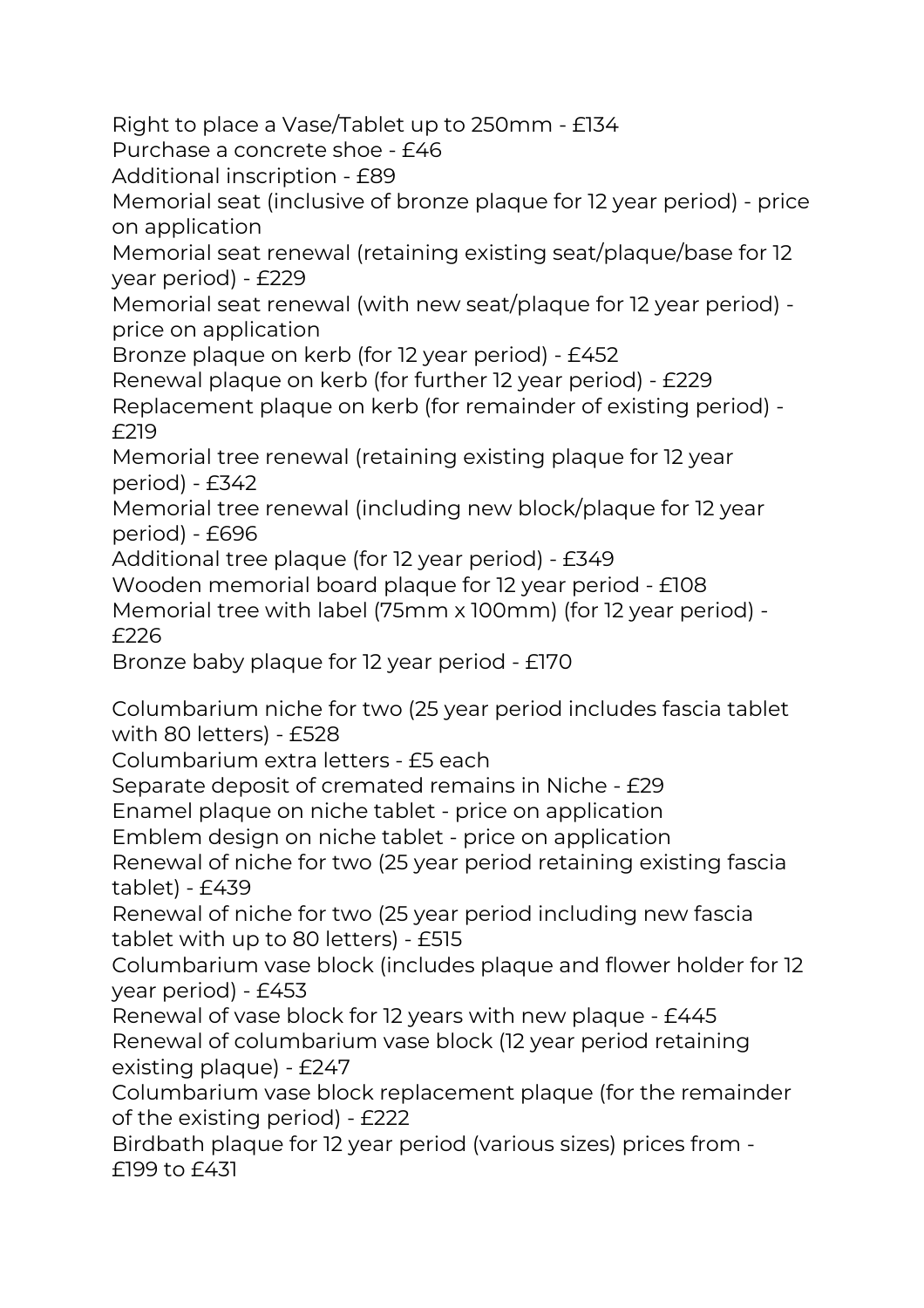Photo/Emblem design on birdbath plaque - price on application Wall unit tablet (8" x 4") for 12 year period - £276

Photo/Emblem design on wall unit tablet - price on application

## **Book of Remembrance**

Book of Remembrance two line entry (inclusive of swipe card) - £104 Book of Remembrance five line entry (inclusive of swipe card) - £160 Book of Remembrance eight line entry (inclusive of swipe card) - £204 Book of Remembrance Motif (five or eight line entry only) - £75 Book of Remembrance two line temporary entry - £32 Book of Remembrance five line temporary entry - £37 Book of Remembrance eight line temporary entry - £39 Miniature book with two lines - £97 Miniature book with five lines - £128 Miniature book with eight lines - £136 Additional entry in miniature book with two lines - £42 Additional entry in miniature book with five lines - £50 Additional entry in miniature book with eight lines - £55 Memorial card/baby card two line entry - £23 Memorial card/baby card five line entry - £29 Memorial card/baby card eight line entry - £34 Motif for card (two-eight line entry) - £53 Electronic Book of Remembrance - first swipe card existing entries - £28 Electronic Book of Remembrance - additional swipe card - £19

Electronic Book of Remembrance - extra screen - £74

# **Bereavement miscellaneous**

Grave deed amendments - £33 Preparation and registration of a 'Deed of Transfer of Exclusive Right of Burial' - £56 Search fee over half hour and subsequent part thereof - £17 Exhumation of cremated remains - price on application Exhumation of a full body - price on application Use of organ - £32 Use of Stonefall Chapel for memorial services/burial services - £187 Use of Chapel of Rest (Ripon) - £28 (per 24 hours or part) Use of Ripon Chapel for service - £67 Temporary deposit of cremated remains - £26 (per month after 1st